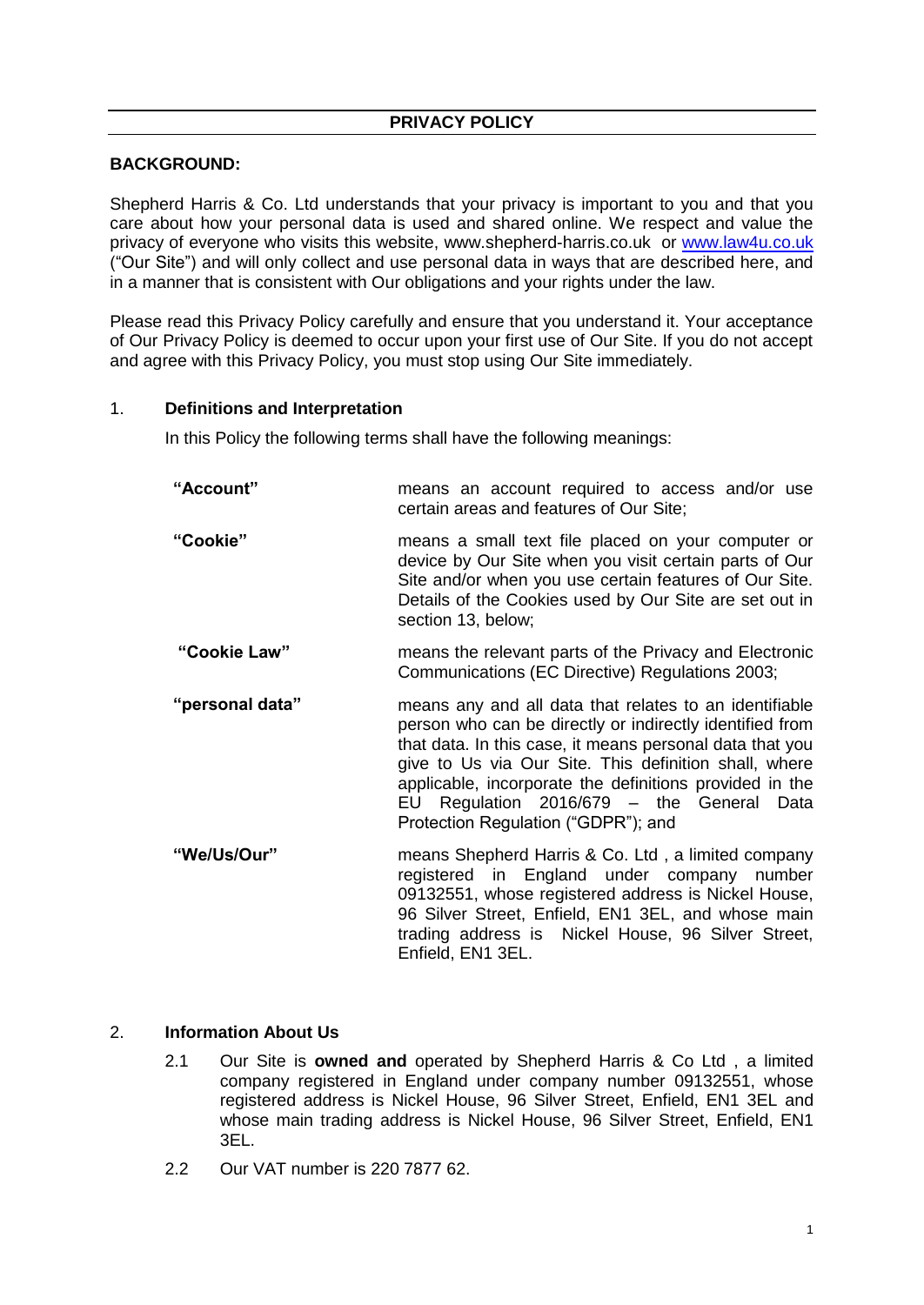2.3 We are regulated by the Solicitors Regulation Authority, registered number 614728.

# 3. **What Does This Policy Cover?**

This Privacy Policy applies only to your use of Our Site. Our Site may contain links to other websites. Please note that we have no control over how your data is collected, stored, or used by other websites and We advise you to check the privacy policies of any such websites before providing any data to them.

## 4. **Your Rights**

- 4.1 As a data subject, you have the following rights under the GDPR, which this Policy and Our use of personal data have been designed to uphold:
	- 4.1.1 The right to be informed about Our collection and use of personal data;
	- 4.1.2 The right of access to the personal data We hold about you (see section 12);
	- 4.1.3 The right to rectification if any personal data We hold about you is inaccurate or incomplete (please contact Us using the details in section  $14$ :
	- 4.1.4 The right to be forgotten  $-$  i.e. the right to ask Us to delete any personal data We hold about you (We only hold your personal data for a limited time, as explained in section 6 but if you would like Us to delete it sooner, please contact Us using the details in section 14);
	- 4.1.5 The right to restrict (i.e. prevent) the processing of your personal data;
	- 4.1.6 The right to data portability (obtaining a copy of your personal data to re-use with another service or organisation);
	- 4.1.7 The right to object to Us using your personal data for particular purposes; and
	- 4.1.8 Rights with respect to automated decision making and profiling.
- 4.2 If you have any cause for complaint about Our use of your personal data, please contact Us using the details provided in section 14 and We will do Our best to solve the problem for you. If We are unable to help, you also have the right to lodge a complaint with the UK's supervisory authority, the Information Commissioner's Office.
- 4.3 For further information about your rights, please contact the Information Commissioner's Office or your local Citizens Advice Bureau.

## 5. **What Data Do We Collect?**

Depending upon your use of Our Site, We may collect some or all of the following personal data:

- 5.1 name;
- 5.2 date of birth;
- 5.3 gender;
- 5.4 business/company name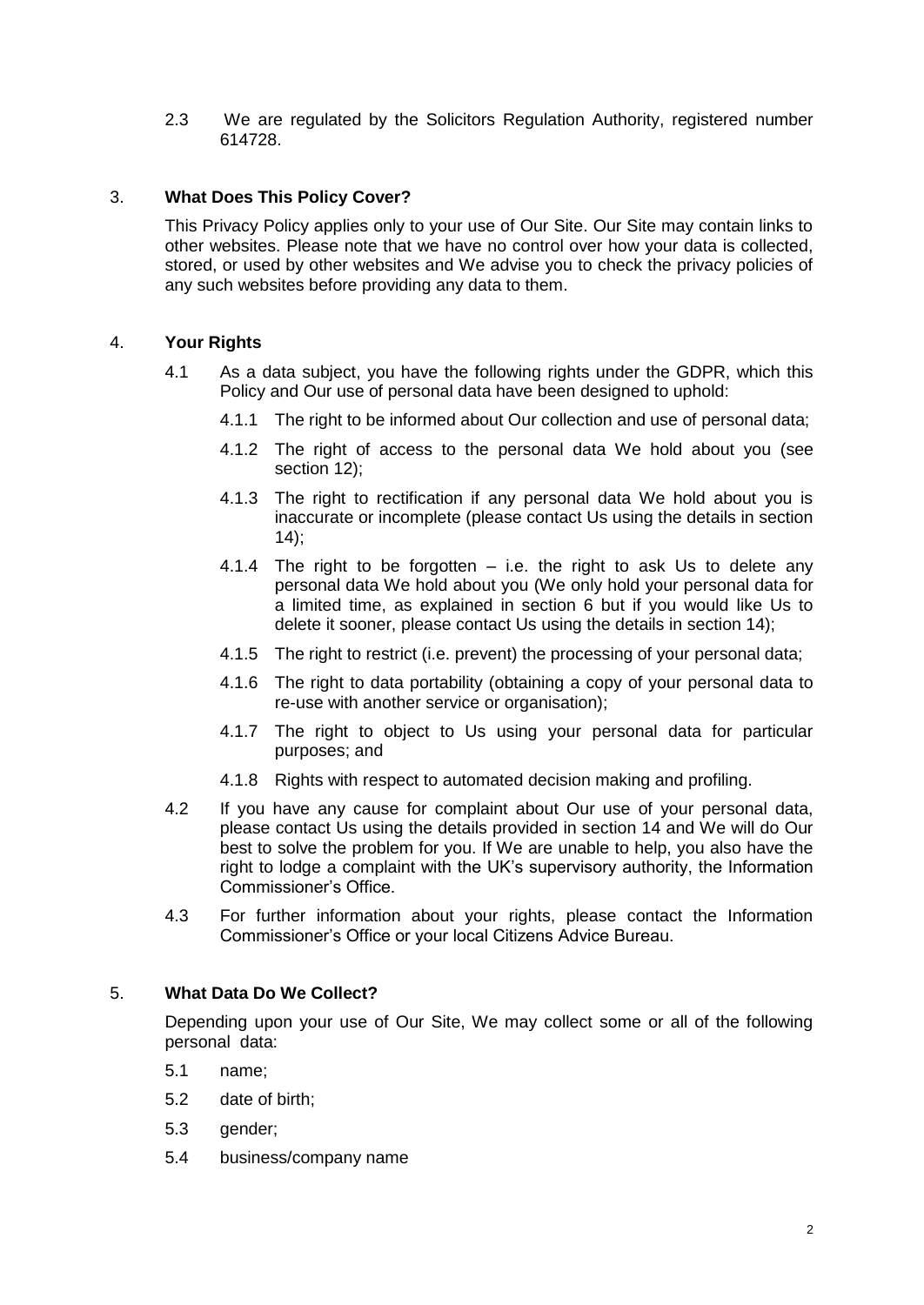- 5.5 contact information such as email addresses and telephone numbers;
- 5.6 demographic information such as post code, preferences and interests;
- 5.7 IP address;
- 5.8 web browser type and version;
- 5.9 operating system;
- 5.10 a list of URLs starting with a referring site, your activity on Our Site, and the site you exit to;

#### 6. **How Do We Use Your Data?**

- 6.1 All personal data is processed and stored securely, for no longer than is necessary in light of the reason(s) for which it was first collected. We will comply with Our obligations and safeguard your rights under the GDPR at all times. For more details on security see section 7, below.
- 6.2 Our use of your personal data will always have a lawful basis, either because it is necessary for our performance of a contract with you, because you have consented to our use of your personal data (e.g. by subscribing to emails), or because it is in our legitimate interests. Specifically, We may use your data for the following purposes:
	- 6.2.1 Providing and managing your Account;
	- 6.2.2Supplying Our services to you (please note that We require your personal data in order to enter into a contract with you);
	- 6.2.3 Personalising and tailoring Our services for you Replying to emails from you;
	- 6.2.4 S**u**pplying **y**o**u with e**mails th**a**t you ha**v**e opted into (you may unsubs**c**ribe or opt-out at any time;
	- 6.2.5 Market research;
	- 6.2.6 Analysing your use of Our Site and gathering feedback to enable Us to continually improve Our Site and your user experience;
- 6.3 With your permission and/or where permitted by law, We may also use your data for marketing purposes which may include contacting you by email with information, news and offers on Our services. We will not, however, send you any unsolicited marketing or spam and will take all reasonable steps to ensure that We fully protect your rights and comply with Our obligations under the GDPR and the Privacy and Electronic Communications (EC Directive) Regulations 2003.
- 6.4 You have the right to withdraw your consent to Us using your personal data at any time, and to request that We delete it.
- 6.5 We do not keep your personal data for any longer than is necessary in light of the reason(s) for which it was first collected. Data will therefore be retained for the following periods (or its retention will be determined on the following bases):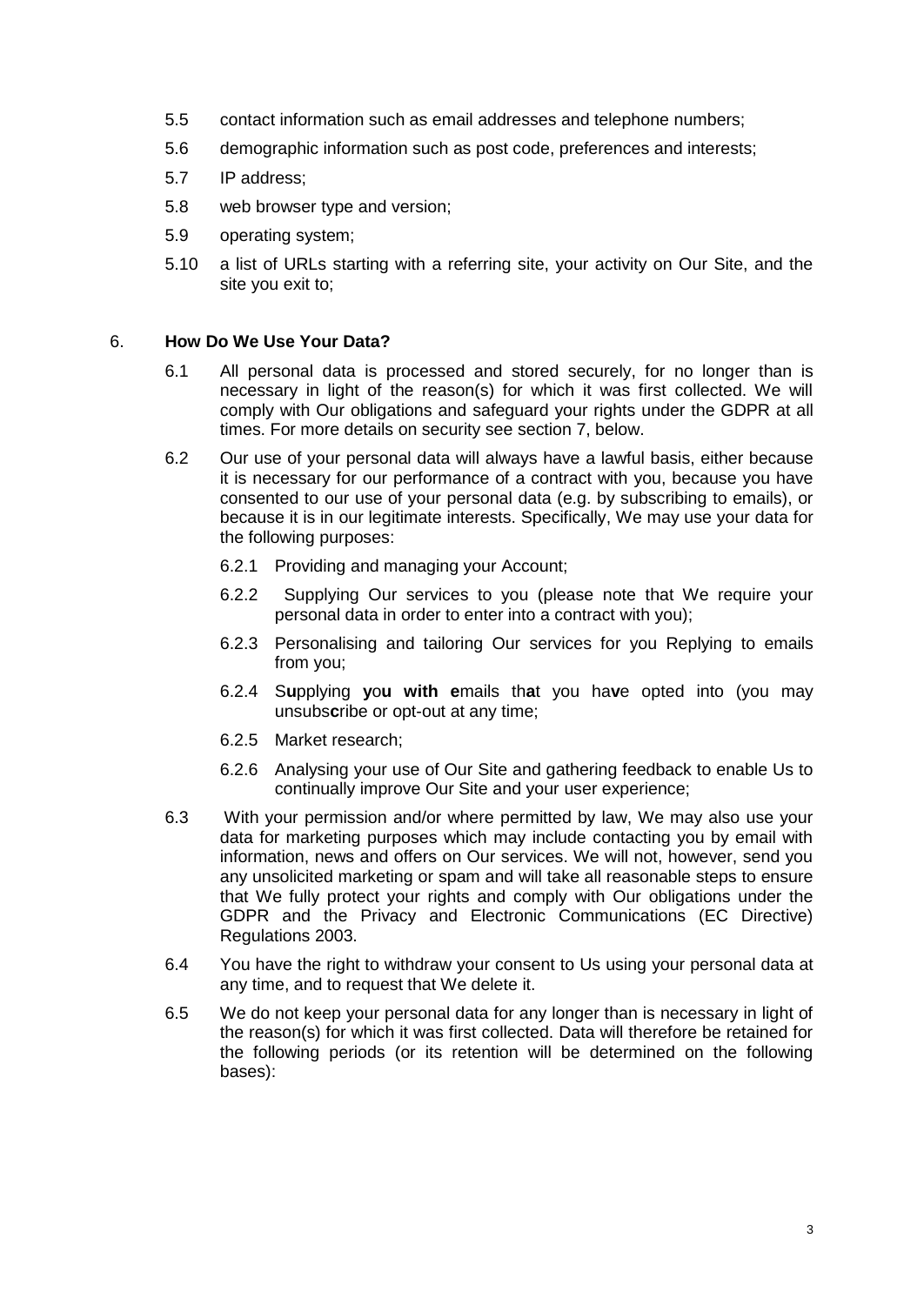| Type of matter                                                                                                                                             | <b>Minimum retention period</b>                                             | Exceptions/reasons for storing file for<br>longer                                                                     |
|------------------------------------------------------------------------------------------------------------------------------------------------------------|-----------------------------------------------------------------------------|-----------------------------------------------------------------------------------------------------------------------|
| Crime                                                                                                                                                      | 7 or 15 years depending on<br>seriousness of crime                          | Where a life or indeterminate sentence has<br>been imposed                                                            |
| Employment                                                                                                                                                 | 7 years                                                                     |                                                                                                                       |
| Immigration, including advice, asylum,<br>tribunals, work permits, applications for<br>citizenship/nationality/passport                                    | 7 years                                                                     |                                                                                                                       |
| Wills and probate                                                                                                                                          | Indefinitely if keeping with will<br>or 21 years                            |                                                                                                                       |
| <b>Trusts</b>                                                                                                                                              | Duration of trust plus 6 years                                              |                                                                                                                       |
| Family, including divorce, separation, custody<br>and contact, injunctions, child protection and<br>court of protection                                    | 15 years                                                                    | Young children involved (The SRA proposes<br>to retain such files for 21 years to cover all<br>periods of childhood.) |
| Business, including company/ partnership<br>formation, insolvency,<br>trademark/copyright/patent                                                           | 12 years                                                                    | Longer if complex issues                                                                                              |
| Property sale                                                                                                                                              | 7 years                                                                     |                                                                                                                       |
| Property purchase and mortgage                                                                                                                             | 15 years                                                                    |                                                                                                                       |
| Leasehold and tenancy                                                                                                                                      | seven years or length of term<br>plus three years (if longer)               |                                                                                                                       |
| Personal injury                                                                                                                                            | 7-15 years, depending on<br>seriousness of injury and<br>complexity of case | Longer if involves, children, complex issues,<br>e.g lifetime or provisional damages awarded                          |
| Medical negligence                                                                                                                                         | 15 years                                                                    | Longer if involves, children, complex issues,<br>e.g lifetime or provisional damages awarded                          |
| General litigation e.g. tribunals, mental health,<br>prison matters, application for alcohol licence,<br>harassment                                        | 12 years                                                                    | If client is under a disability                                                                                       |
| Private client non-litigation advice, e.g.<br>employment, pensions, powers of attorney,<br>change of name, debt, personal insolvency,<br>housing disrepair | 7 years                                                                     |                                                                                                                       |

# 7. **How and Where Do We Store Your Data?**

- 7.1 We only keep your personal data for as long as We need to in order to use it as described above in section 6, and/or for as long as We have your permission to keep it.
- 7.2 Your data will only be stored in the UK.
- 7.3 Data security is very important to Us, and to protect your data We have taken suitable measures to safeguard and secure data collected through Our Site.

## 8. **Do We Share Your Data?**

8.1 Subject to section 8.2, We will not share any of your data with any third parties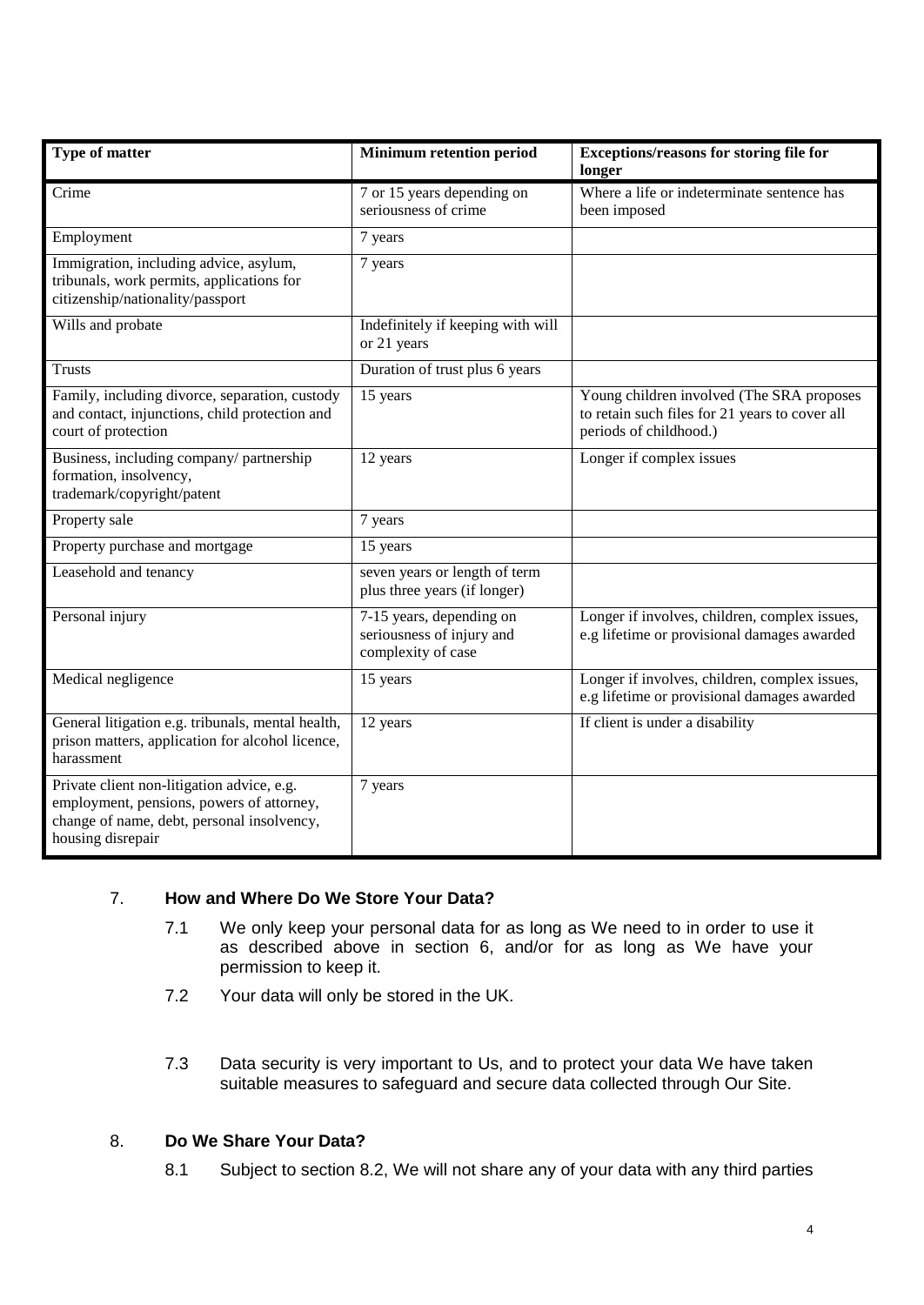for any purposes.

- 8.2 In certain circumstances, we may be legally required to share certain data held by us, which may include your personal data, for example, where We are involved in legal proceedings, where We are complying with legal obligations, a court order, or a governmental authority.
- 8.3 We may compile statistics about the use of Our Site including data on traffic, usage patterns, user numbers, sales, and other information. All such data will be anonymised and will not include any personally identifying data, or any anonymised data that can be combined with other data and used to identify you. We may from time to time share such data with third parties such as prospective investors, affiliates, partners, and advertisers. Data will only be shared and used within the bounds of the law.
- 8.4 The third party data processors used by Us and listed below are located**within the UK,**, In certain circumstances, we may be legally required to share certain data held by Us, which may include your personal data, for example, where We are involved in legal proceedings, where We are complying with legal requirements, a court order, or a governmental authority.

# 9. **What Happens If Our Business Changes Hands?**

- 9.1 We may, from time to time, expand or reduce our business and this may involve the sale and/or the transfer of control of all or part of Our business. Any personal data that you have provided will, where it is relevant to any part of Our business that is being transferred, be transferred along with that part and the new owner or newly controlling party will, under the terms of this Privacy Policy, be permitted to use that data only for the same purposes for which it was originally collected by Us.
- 9.2 In the event that any of your data is to be transferred in such a manner, you will not be contacted in advance and informed of the changes. When contacted you will not, however, be given the choice to have your data deleted or withheld from the new owner or controller.

## 10. **How Can You Control Your Data?**

- 10.1 In addition to your rights under the GDPR, set out in section 4, when you submit personal data via Our Site, you may be given options to restrict Our use of your data. In particular, We aim to give you strong controls on Our use of your data for direct marketing purposes (including the ability to opt-out of receiving emails from Us which you may do by unsubscribing using the links provided in Our emails and at the point of providing your details **[**and by managing your Account).
- 10.2 You may also wish to sign up to one or more of the preference services operating in the UK: The Telephone Preference Service ("the TPS"), the Corporate Telephone Preference Service ("the CTPS"), and the Mailing Preference Service ("the MPS"). These may help to prevent you receiving unsolicited marketing. Please note, however, that these services will not prevent you from receiving marketing communications that you have consented to receiving.